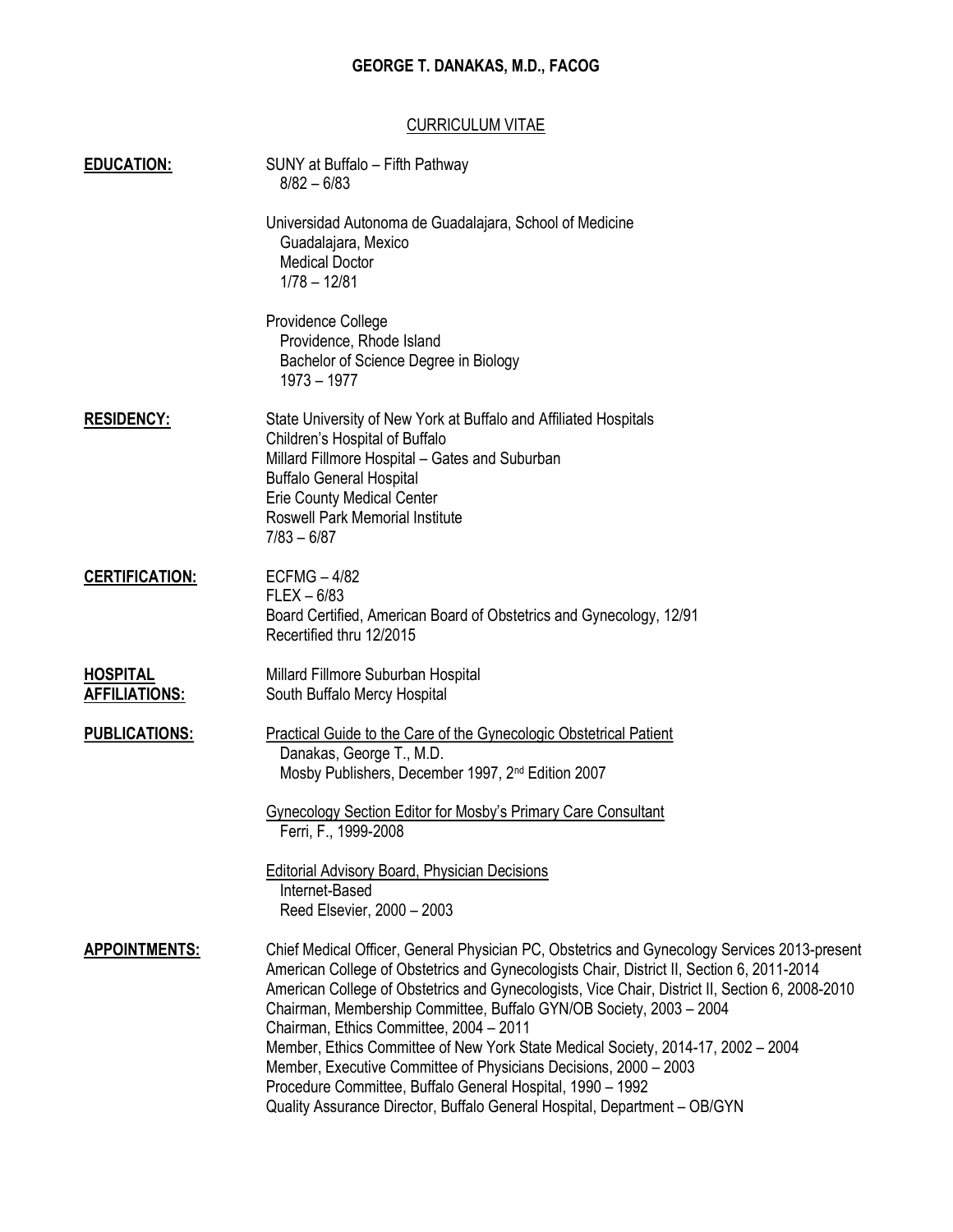## GEORGE T. DANAKAS, M.D., FACOG

### CURRICULUM VITAE

| <b>MEDICAL SOCIETY</b>        |                                                                                           |
|-------------------------------|-------------------------------------------------------------------------------------------|
| <b>MEMBERSHIP/FELLOWSHIP:</b> | New York State Medical Society                                                            |
|                               | <b>Erie County Medical Society</b>                                                        |
|                               | American Association of Gynecologic Laparoscopists                                        |
|                               | <b>Buffalo GYN/OB Society</b>                                                             |
|                               | Fellow American College Obstetricians and Gynecologists                                   |
|                               | Society of Laparo-Endoscopic Surgeons                                                     |
|                               | <b>American Medical Association</b>                                                       |
|                               | The North American Menopause Society                                                      |
|                               | American College of Physician Executives                                                  |
| <b>PRIVATE PRACTICE:</b>      | General Physician, PC, April 2013-present                                                 |
|                               | George T. Danakas, M.D., P.C.                                                             |
|                               | 268 Main Street, East Aurora, New York 14052                                              |
|                               | $2003 - 2013$                                                                             |
|                               | George T. Danakas, M.D., P.C.                                                             |
|                               | 2072 Kensington Avenue, Amherst, New York 14226                                           |
|                               | $2003 - 2013$                                                                             |
|                               |                                                                                           |
|                               | Aurora Medical Group, P.C.                                                                |
|                               | 100 Riley Street, East Aurora, New York 14052                                             |
|                               | $1987 - 2003$                                                                             |
|                               | Aurora Medical Group, P.C                                                                 |
|                               | 1093 Delaware Avenue, Buffalo, New York 14209                                             |
|                               | $1987 - 2003$                                                                             |
|                               |                                                                                           |
| <b>COMMUNITY ACTIVITIES:</b>  | Hold local seminars on various topics concerning women's health issues.                   |
|                               | Public speaking engagements to physicians concerning current women's health issues.       |
|                               | Parish Board Member-Hellenic Orthodox Church of the Annunciation                          |
| <b>TEACHING:</b>              | State University of New York at Buffalo                                                   |
|                               | Department of Medicine, Clinical Assistant Professor 1993 – Present                       |
|                               | Minimally Invasive Surgery Fellowship Faculty 2013-present                                |
|                               | Adjunct Clinical Faculty D'Youville College, Physician Assistant Department, 2004-present |
|                               | Laparoscopic-assisted Vaginal Hysterectomies Preceptor, 1989-1999                         |
|                               | Consultant and Preceptor for Ethicon 2004-2008                                            |
|                               | Consultant for Warner Chilott 2004-2008                                                   |
| <b>AWARDS:</b>                |                                                                                           |
|                               | Western New York's Top Doctors by Castle Connolly Medical, Ltd. 2011-2016                 |
|                               | Chief Residents' Award SUNY at Buffalo Department of Obstetrics and Gynecology 2014       |
|                               | D'Youville Preceptor of the Year                                                          |